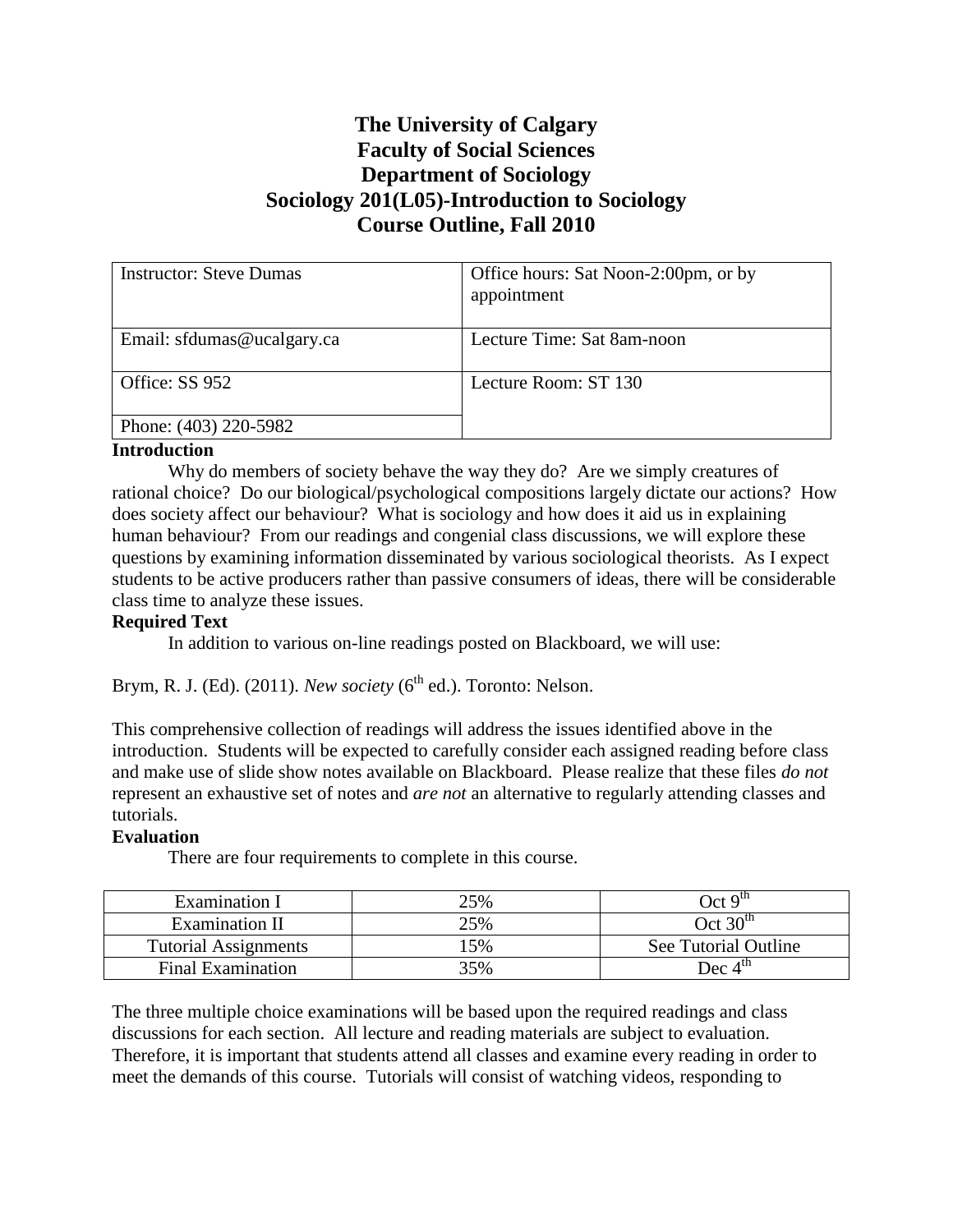questions about social issues, and completing various writing assignments. More information will be made available in the first tutorial.

### **Grading Scheme**

The following grading scheme will be used in this course.

| $A+ > 90\%$  | $B+77\% -79.99\%$    | $C+67\% -69.99\%$ | $D+57\% -59.99\%$ |
|--------------|----------------------|-------------------|-------------------|
| A 85%-89.99% | B 73%-76.99%         | $\,C$ 63%-66.99%  | D 53%-56.99%      |
| A-80%-84.99% | $B - 70\% - 72.99\%$ | $C-60\% -62.99\%$ | $F < 53\%$        |

*\*The grades for a course component may be scaled to maintain equity among sections and to conform to departmental norms.*

#### **Reading/Class Schedule**

Before reviewing the schedule below, please be aware that it is expected to be flexible. Some topics may require more time than scheduled. Students should ensure that they have completed the readings before each class.

| <b>Date</b>   | <b>Topic</b>                         | $\textbf{Reading}(s)$             |
|---------------|--------------------------------------|-----------------------------------|
| Sept 18       | Introduction                         | Chapter 1                         |
|               | What is sociology                    |                                   |
| Sept 25       | How to do sociology                  | Chapter 20                        |
| Oct 2         | Socialization/Families               | Chapters $3 & 10$                 |
| Oct 9         | Mid-term examination (8:00am-9:15am) | Based upon chapters 1, 3, 10, 20  |
|               |                                      | of Brym, and lecture material     |
|               |                                      |                                   |
|               | Culture (9:15am-noon)                | Chapter 2                         |
| Oct 16        | Stratification, "Race" and ethnicity | Chapters $6 & 8$                  |
| Oct 23        | Gender                               | Chapters 4 & 7                    |
| Oct 30        | Mid-term examination (8:00am-9:15am) | Based upon chapters 2, 4, 6, 7, 8 |
|               |                                      | of Brym, and lecture material     |
|               |                                      |                                   |
|               | Religion (9:15am-noon)               | Chapter 13                        |
| Nov $6$       | Religion, Crime and deviance         | Chapters $13 & 14$                |
| Nov $20$      | Urbanization, Social movements       | Chapters 15 & 18                  |
| <b>Nov 27</b> | Review                               | None                              |
| Dec 4th       | <b>Final examination</b>             |                                   |

#### **Other Administrative Information**

#### **Emergency Evacuations**

In the case of fire or other emergency evacuation of this classroom/lab, please proceed to the assembly point by *Social Science Food Court.*

#### **Deferrals**

If at all possible you must provide *advance* notice to the instructor if you are unable to take a test or pass in an assignment or essay on time. All requests for deferral of a course component due to health reasons must be accompanied by written documentation as outlined in the University Calendar and should be obtained while the student has the physical or emotional problem rather than after recovery. Deferrals will be allowed in the following circumstances: illness, domestic affliction or religious conviction. Travel arrangements and misreading of the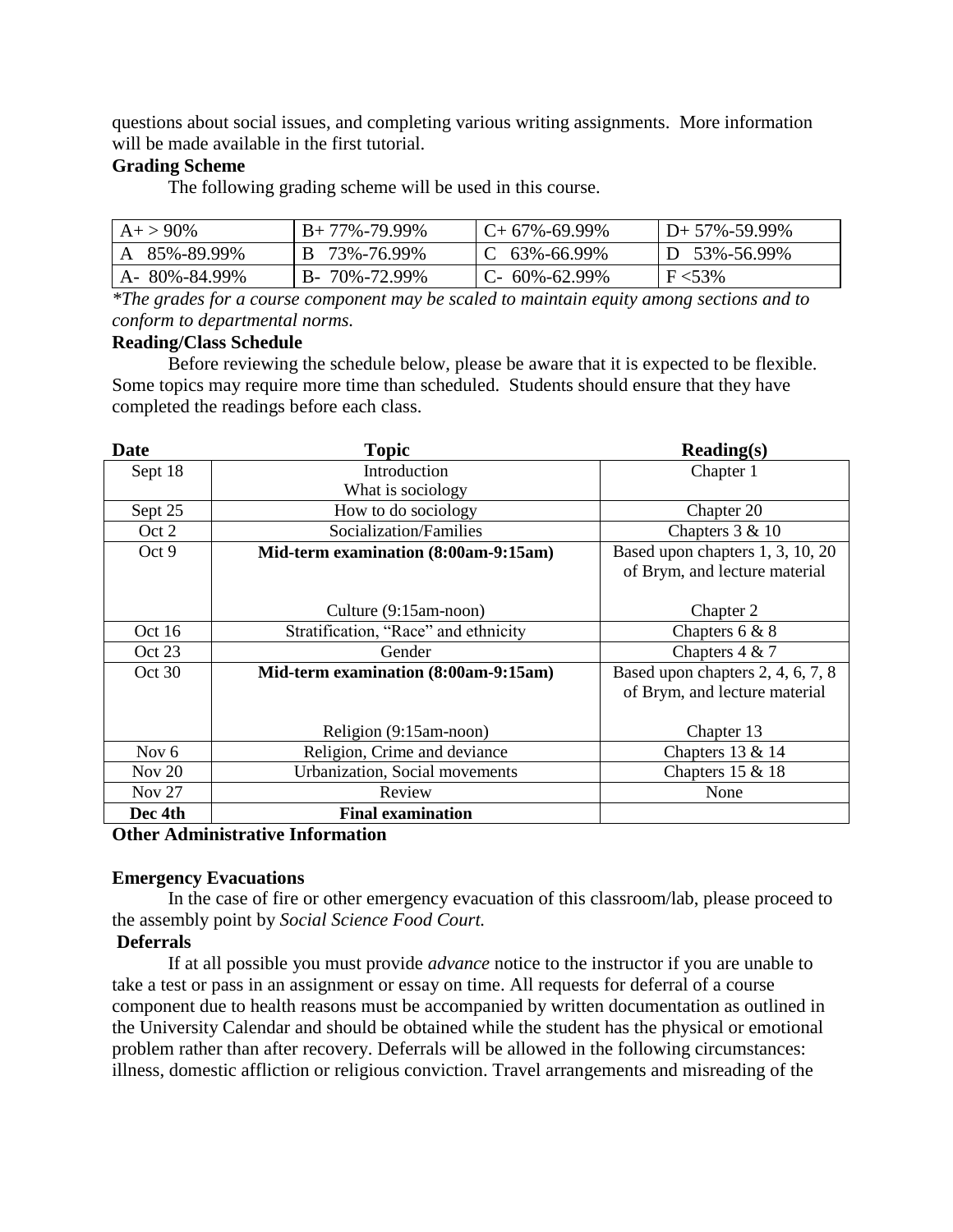syllabus are not valid reasons for requesting a deferral. Deferrals will not be granted if it is determined that just cause is not shown by the student.

If you have missed a test for a legitimate reason, the instructor can require you to write a "make up" test as close in time to the original test as possible or can choose to transfer the percentage weight to another course component. If the instructor schedules a "make up" test for you, its date and location will be at the convenience of the Sociology Department.

Please note that requests to defer a final examination or to defer term work past the end of a term go through the Undergraduate Programs Office (UPO) and must be processed by the deadlines that are established in the U of C Calendar. You can find the forms you need online: *Deferred Final Exam Application*:

## [http://www.ucalgary.ca/registrar/files/registrar/APP%20FOR%20DF%20EXAM\\_0.pdf](http://www.ucalgary.ca/registrar/files/registrar/APP%20FOR%20DF%20EXAM_0.pdf) *Deferred Term Work Form*:

<http://www.ucalgary.ca/registrar/files/registrar/defTW.pdf>

You must submit these deferral forms to the Faculty of Arts Associate Dean (Students) through the UPO office: Undergraduate Programs Office, 4th Floor, MacEwan Student Centre. Only the Associate Dean approves requests for deferrals which extend beyond the end of a term. Instructors are not involved in such decisions. To make an appointment with the Associate Dean, phone (403) 220-8155.

*Ethics Research***:** Students are advised that any research with human subjects--including any interviewing (even with friends and family), opinion polling, or unobtrusive observation- must have the approval of the Departmental Ethics Committee. In completing course requirements, students must not undertake any human subjects research without discussing their plans with the instructor, to determine if ethics approval is required.

*Academic Misconduct***:** Plagiarism, cheating and other academic misconduct are regarded as serious academic offences. Students are advised to consult the University Calendar which presents a Statement of Intellectual Honesty and definitions and penalties associated with cheating, plagiarism, and other academic misconduct.

*The Freedom of Information and Protection of Privacy (FOIP)* legislation disallows the practice of having students retrieve assignments from a public place, e.g., outside an instructor's office or the Department main office. Written assignments must be returned to students individually, during class, or during the instructor's office hours; if a student is unable to pick up her/his assignment s/he may provide the instructor with a stamped, self-addressed envelope to be used for the return of the assignment.

*Safewalk*: The University of Calgary provides a "safe walk" service to any location on Campus, including the LRT, parking lots, bus zones, and campus housing. For Campus Security/Safewalk call 220-5333. Campus Security can also be contacted from any of the "Help" phones located around Campus.

*Academic Accommodation***:** Students with a disability, who require academic accommodation, need to register with the Disability Resource Centre (MC 295, phone 220-8237). Academic accommodation letters need to be provided to course instructors no later than fourteen (14) days